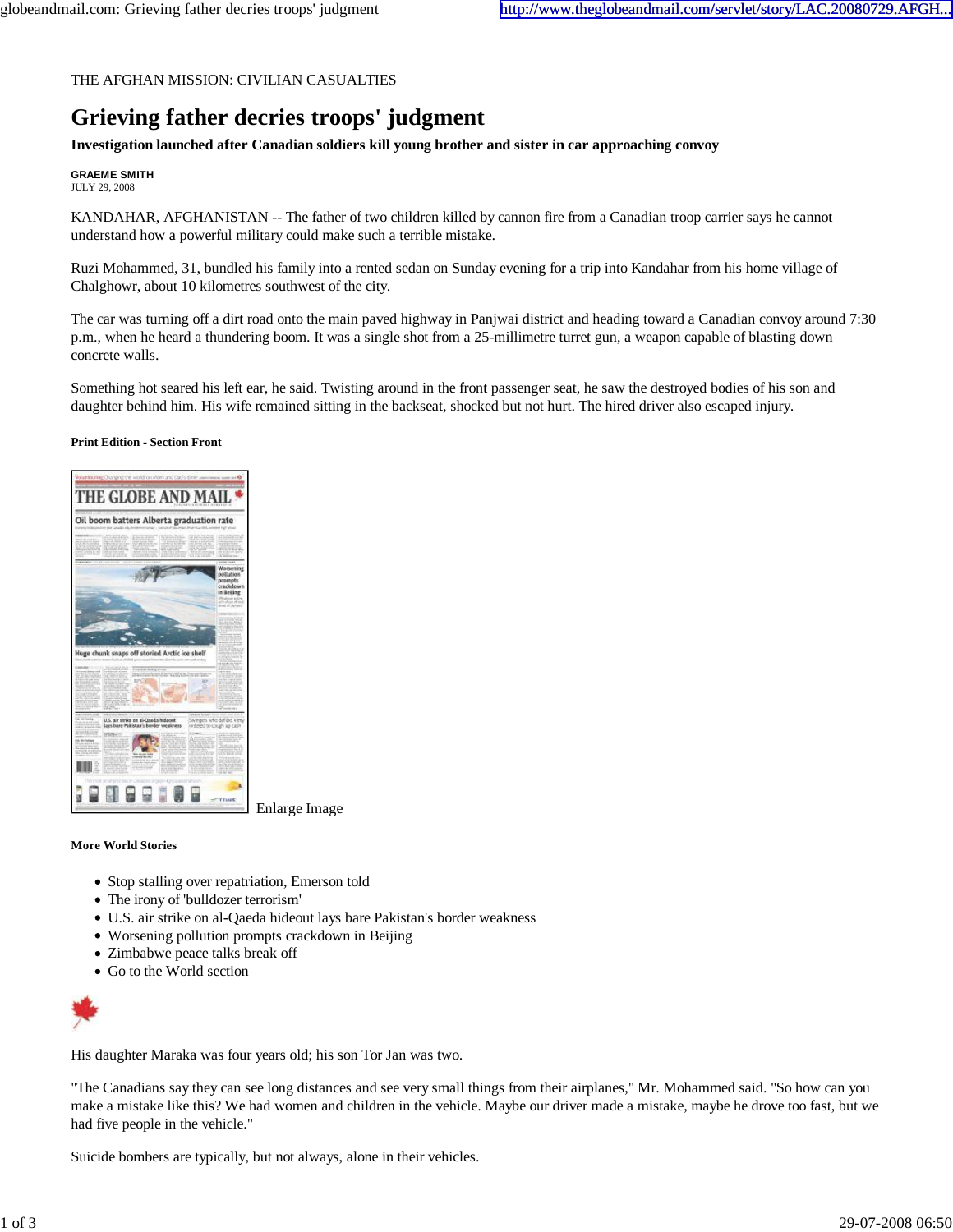The Canadian military says the soldiers followed standard procedures for using force to protect themselves against potential threats. A NATO statement said the vehicle was speeding and ignored "hand, arm and audio signals as well as flashing light signals," telling the driver to stop. The vehicle kept going and got within 10 metres of the convoy before the gunner fired.

"We deeply regret this incident," a Canadian military statement said.

Civilian shootings appear to have decreased in 2008 compared with previous years in Kandahar province, a Western human-rights official said, although no statistics were available last night.

When asked why Canadian soldiers have recently achieved success in avoiding such incidents, a military spokeswoman said they're just following the rules.

"We have low incidences of civilian casualties because we are diligent in following our procedures," Captain Sonia Dumouchel-Connock said.

"We are assiduous in our training and in the execution of the mission so as to mitigate and avoid tragic events like this," the spokeswoman added. "We also emphasize the importance of public responsibility and education."

In Ottawa yesterday, Defence Minister Peter MacKay called the deaths "tragic" but said that Canadian soldiers have to make quick decisions in dangerous circumstances. "They're living in a very tense environment with these suicide bombs that have occurred in the past with these approaches. Soldiers have sometimes a split second to make a decision on protecting their fellow soldiers and protecting themselves, protecting fellow civilians," Mr. MacKay told reporters.

"I mean, we grieve each and every time there's a loss including civilians and this is one of these horrible circumstances, a horrible decision that has to be taken."

Military advertisements on radio and billboards warning drivers to stay away from convoys are a common feature of life in Kandahar. But local people usually blame the foreign troops, not the driver, after such incidents.

"They were travelling quickly, yes, because it's very dangerous at night now," said a shopkeeper in Mirwais Minna, a neighbourhood a few kilometres away from the shooting scene. "It's not the driver's fault."

Noor Mohammed, a distant relative of the victims who lives in Kandahar city, said the driver knew that road intimately because he commuted every day from his home in Chalghowr village to work at a shop in the city that sold spare parts for vehicles.

The family believes that the driver tried to stop before reaching the Canadian vehicles but got nervous and stamped his foot on the wrong pedal, the relative said.

"The driver was confused," he said. "He put his foot on the accelerator instead of the brake."

Doctors kept Mr. Mohammed in hospital overnight with minor burns, bruises and other injuries. But he checked himself out yesterday against doctors' advice so he could bury his children promptly, in keeping with Muslim custom.

Weeping at the thought of his lost son and daughter, the father spoke angrily about the foreign troops.

"The Canadians are part of our government now," he said, "but how can they run a government if they are shooting people?"

Canadian military officials say they're now in the process of trying to contact Mr. Mohammed. In previous cases, the military has paid roughly \$2,000 to \$9,000 to victims' families, but the details of the compensation are not released.

The military has previously described the secrecy around compensation as a matter of security for the victims' families, so that they're not targeted by insurgents or criminals.

But a Washington-based group called Campaign for Innocent Victims in Conflict, whose researchers are examining civilian compensation in Afghanistan, said the incident highlights the need for a more open and accessible system for making such claims.

"This case of the two children killed illustrates a much larger problem," said Sarah Holewinski, CIVIC's executive director, in a statement. "What is this family to do? Where should they turn? Will they receive help because Canada is known to pay compensation? Maybe, maybe not."

A joint investigation into the incident has been launched by Afghan National Police and the Canadian Forces' National Investigation Service, an independent unit of military police that examines all such shootings.

© Copyright 2008 CTVglobemedia Publishing Inc. All Rights Reserved.

## **CTVglobemedia**

globeandmail.com and The Globe and Mail are divisions of CTVglobemedia Publishing Inc., 444 Front St. W., Toronto, ON Canada